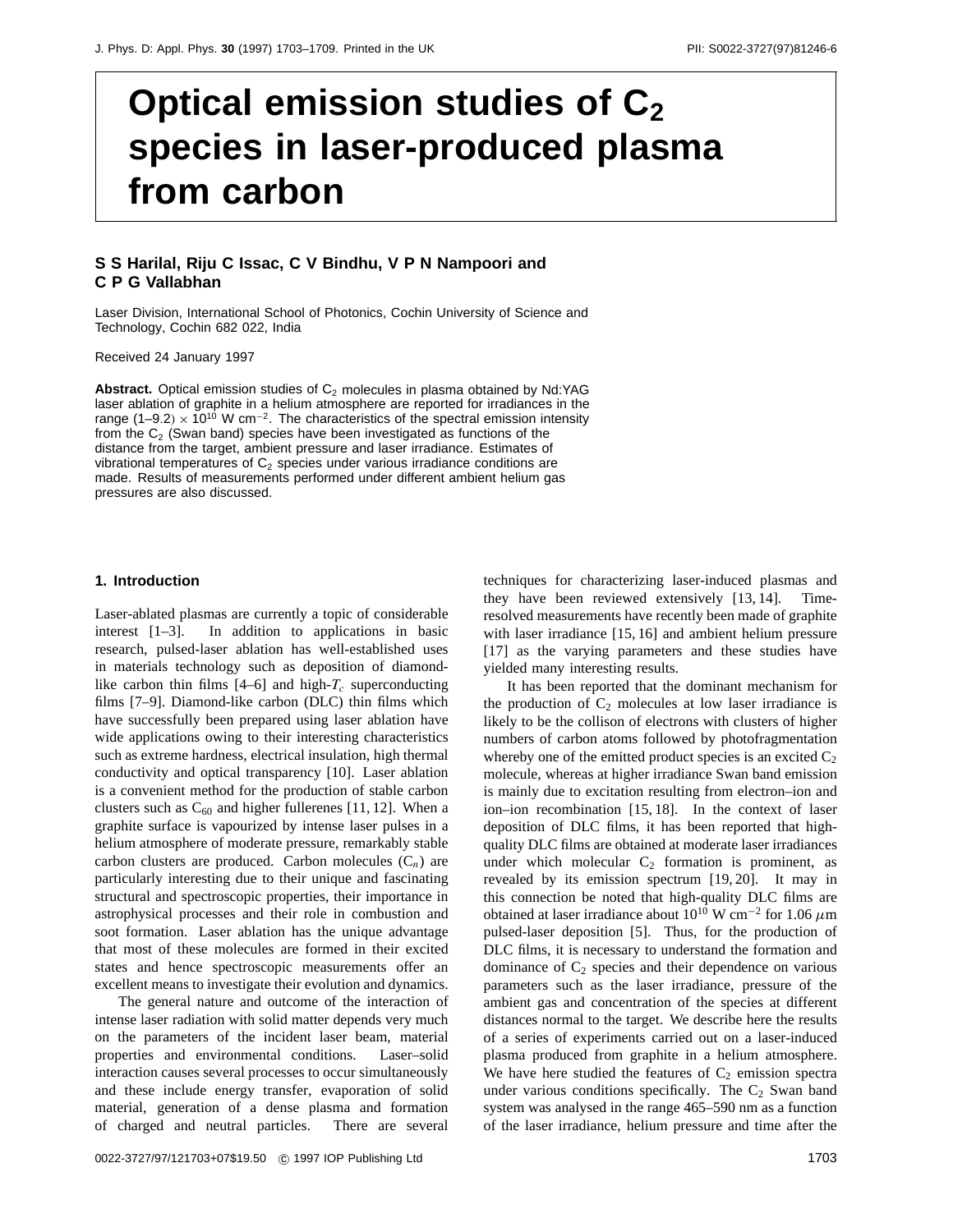initiation of plasma in different regions of the plasma. The variations in the vibrational temperature of  $C_2$  species were also studied as functions of the laser irradiance, ambient helium pressure and time elapsed after initiation of the plasma.

#### **2. Experimental details**

The experimental set-up used in this work was similar to that described earlier [21]. A *Q*-switched Nd:YAG laser (Quanta Ray DCR 11, maximum energy 300 mJ) at its fundamental wavelength  $(1.06 \mu m)$  with a pulse repetition frequency of 10 Hz and pulse width 9 ns was used to produce the carbon plasma. A lens of focal length 20 cm was used to focus the laser beam onto the rotating graphite target. The estimated spot size at the target surface was  $200 \mu m$ . The plasma chamber was evacuated to a pressure of less than 1 mTorr and then filled with helium gas at desired pressures. Under these experimental conditions intense emission from the plasma appeared in the visible region. This bright optical emission from the laserproduced carbon plasma was imaged at right angles to the expansion direction to produce a 1:1 image on the entrance slit of a calibrated 1 m Spex scanning monochromator equipped with a thermoelectrically cooled Thorn EMI photomultiplier tube (PMT, KQB 9863). The output from the PMT was then fed to a boxcar averager/gated integrator (Standford Research Systems, model SRS 250) coupled to a chart recorder and this arrangement averaged the emission intensities for ten consecutive pulses. A microprocessorcontrolled scanning system was used to control the scanning speed of the monochromator. By using a series of slits and apertures it was possible to record the emission spectrum from a segment of the plasma plume situated a definite distance from the target. The spatial resolution available here was better than 0.2 mm. Except for the time-resolved studies, the spectra were recorded with a time integration gate width of  $3 \mu s$ . For the time-resolved studies, the gate width was set at 100 ns.

#### **3. Results and discussion**

The experimental arrangement described above allowed us to obtain the spectra from different vertical slices of the plasma plume generated by laser irradiation of a target. Just like had been seen in many earlier studies, beyond a threshold laser irradiance, the target becomes ablated with the emission of light caused by a variety of processes occurring in the ablated products. However, the various features of the emission spectra depended strongly on the laser irradiance incident on the target surface.

In the present case, the emission spectra of the lasergenerated carbon plasma were recorded at low as well as at high levels of laser irradiances in a helium ambient atmosphere from sections at various distances from the target. The intensities of the spectral lines from the plasma plume were found to be sensitive to various experimental parameters. The apparent length of the plasma plume was around 25 mm in vacuum and reduced considerably with increasing pressure of the helium gas. The presence

of helium gas helped faster cooling of the plasma, thus reducing the plume length and causing changes in the colour of the plasma. Under low irradiance conditions the recorded spectra were found to be dominated by band emission from  $C_2$  molecules (Swan bands), whereas at high irradiance, strong line emission from atomic and ionic species occurred. In these experiments, emission from multiply ionized species up to C IV (triply ionized carbon) was recorded together with emission from the molecular  $C_2$  species. Since Swan bands are a clear signature of  $C_2$ species, a detailed study of these bands offered the best method to trace the evolutionary history of  $C_2$  molecules generated in the laser ablation of graphite.

#### **3.1. Spectroscopy of the Swan band emission**

The Swan bands arise from transitions between the  $d^3\Pi_g$ and  $a^3\Pi_u$  electronic states of the C<sub>2</sub> molecules [22]. Swan band emission is a likely result when intense laser pulses of almost any wavelength are focused onto carbon-containing solids or gases.

In the present case in which a graphite target was irradiated with a *Q*-switched Nd:YAG laser beam at 1.06  $\mu$ m wavelength the emission spectrum in the presence of helium gas contained well-defined Swan band heads in the  $\Delta v = -2, -1, 0, 1$  and 2 sequences [23]. In addition to  $C_2$  bands there were lines from some neutral and less ionized carbon species which were very prominent at points closer to the target surface, even at low levels of laser irradiance. However, at higher laser irradiance the multiply ionized species up to C IV were observed. Swan band heads corresponding to *(*0*,* 0*)*, *(*1*,* 1*)*, *(*2*,* 2*)*, *(*3*,* 3*)* and  $(4, 4)$  were seen for the  $\Delta v = 0$  sequence (figure 1) and for the  $\Delta v = -1$  sequence (figure 2); Swan band heads up to *(*4*,* 5*)* were observed at low laser irradiances. The bands *(*0*,* 2*)*, *(*1*,* 3*)*, *(*2*,* 4*)*, *(*3*,* 5*)* and *(*4*,* 6*)* were also observed at low laser irradiances for  $\Delta v = -2$ , albeit very weakly. All the band heads corresponding to  $\Delta v = 1$  (up to (6, 5) at 467 nm, figure 3) and for  $\Delta v = 2$  (up to (4, 2) at 437 nm) were recorded (figure 4). The overall uncertainty expected in the intensity tabulation is expected to be less than 10%. At low irradiances we further observed the high pressure band of the Swan system which corresponds to the  $v' = 6$ level to  $v'' = 8$  centred at 589.9 nm. Little and Brown [24] reported recently that these  $C_2$  high-pressure bands could be due to the possibility that the upper levels of these bands are populated via a potential-energy-curve crossing by the metastable state which is populated preferentially during the formation of  $C_2$  from free carbon atoms. The cometary band centred at around 405 nm was not identifiable in the recorded spectra.

#### **3.2. The calculation of the vibrational temperature**

The detection of band emission originating from  $C_2$  is of particular interest since it provides an estimation of the plume temperature. The Swan band emission intensities were analysed in order to calculate the molecular vibrational temperature  $T_{vib}$ . According to the vibrational sum rule for the intensities of different bands in a progression, the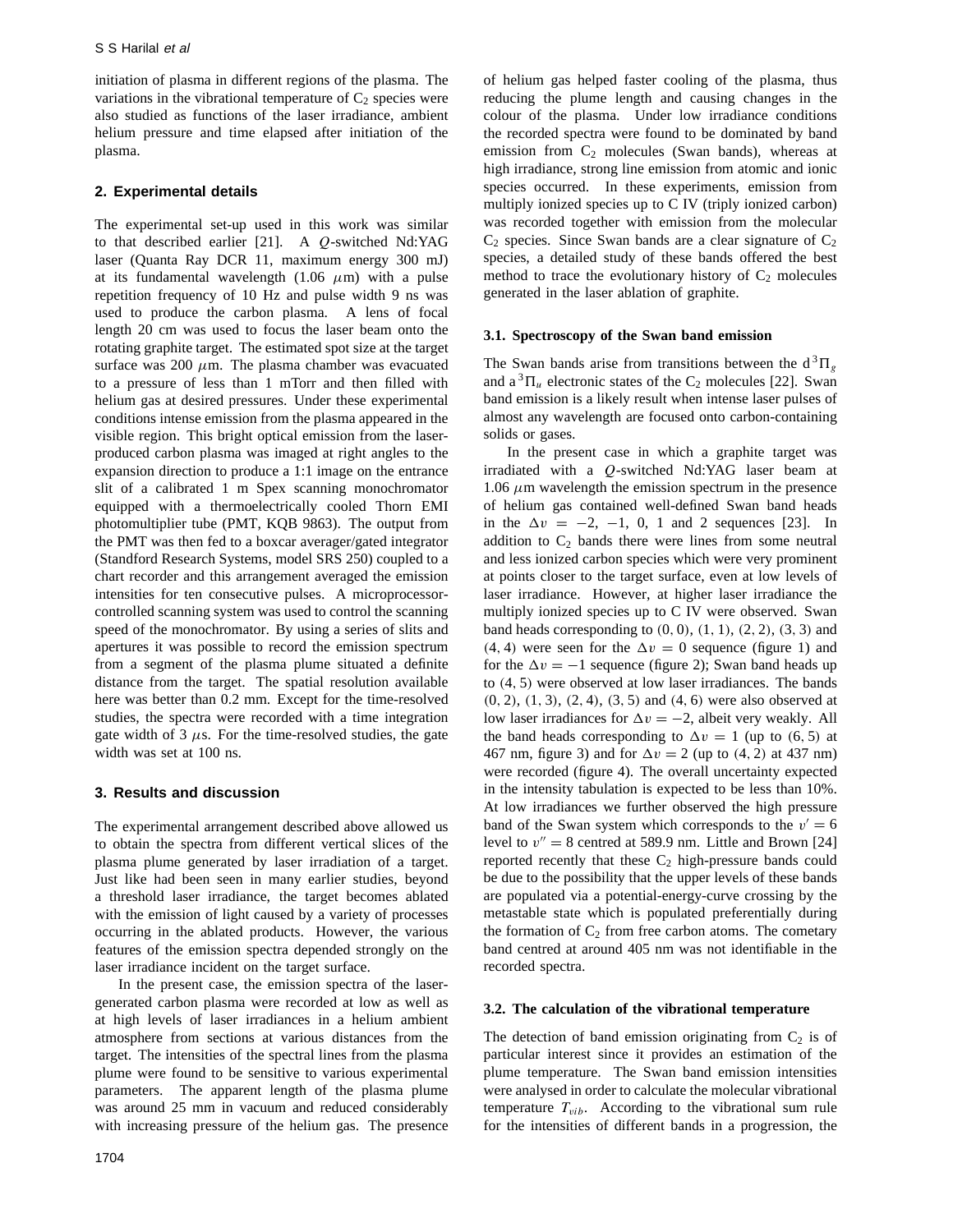

**Figure 1.** The spectrum of the resolved  $C_2$  Swan band emission for  $\Delta v = 0$ .



**Figure 2.** The spectrum of the resolved  $C_2$  Swan band emission for  $\Delta v = -1$ .

ष्ट<br>१९  $469.7(3-2)$  $468.5(4-3)$  $(2-1)$ ntensity (arb. units)  $466.9(6-5)$  $(1-0)$ 465 475 wavelength (nm)

**Figure 3.** The spectrum of the resolved  $C_2$  Swan band emission for  $\Delta v = 1$ .



sums of the band strengths of all bands with the same upper or lower state are proportional to the number of molecules in the respective states. For a plasma in local thermodynamic equilibrium (LTE), the number densities at various vibrational levels of the molecule in the excited state can be evaluated using the Boltzmann distribution [25, 26]:

$$
\ln\left(\sum_{v''} (\lambda^4 I_{v'v''})\right) = C_1 - G(v') \frac{hc}{kT_{vib}} \tag{1}
$$

where  $\lambda$  is the wavelength corresponding to the emission, *h* Planck's constant, *c* the velocity of light,  $C_1$  a constant,  $G(v')$  the term value corresponding to the vibrational level in the upper electronic state and  $T_{vib}$  the vibrational

**Figure 4.** The spectrum of the resolved C<sub>2</sub> Swan band emission for  $\Delta v = 2$ .

temperature. The vibrational temperature for  $C_2$  bands was obtained from a plot of the sums of the band-head strengths measured in various  $v'$  or  $v''$  progressions against the vibrational term values  $G(v)$ . Since the intercept *C*<sup>1</sup> has no significance, the slope is a direct measure of the vibrational temperature. The advantage of using the Boltzmann distribution is that the information regarding the transition probability is not essential in this case. Boltzmann plots of the band intensities against vibrational energy were drawn for different laser irradiances and are given in figure 5.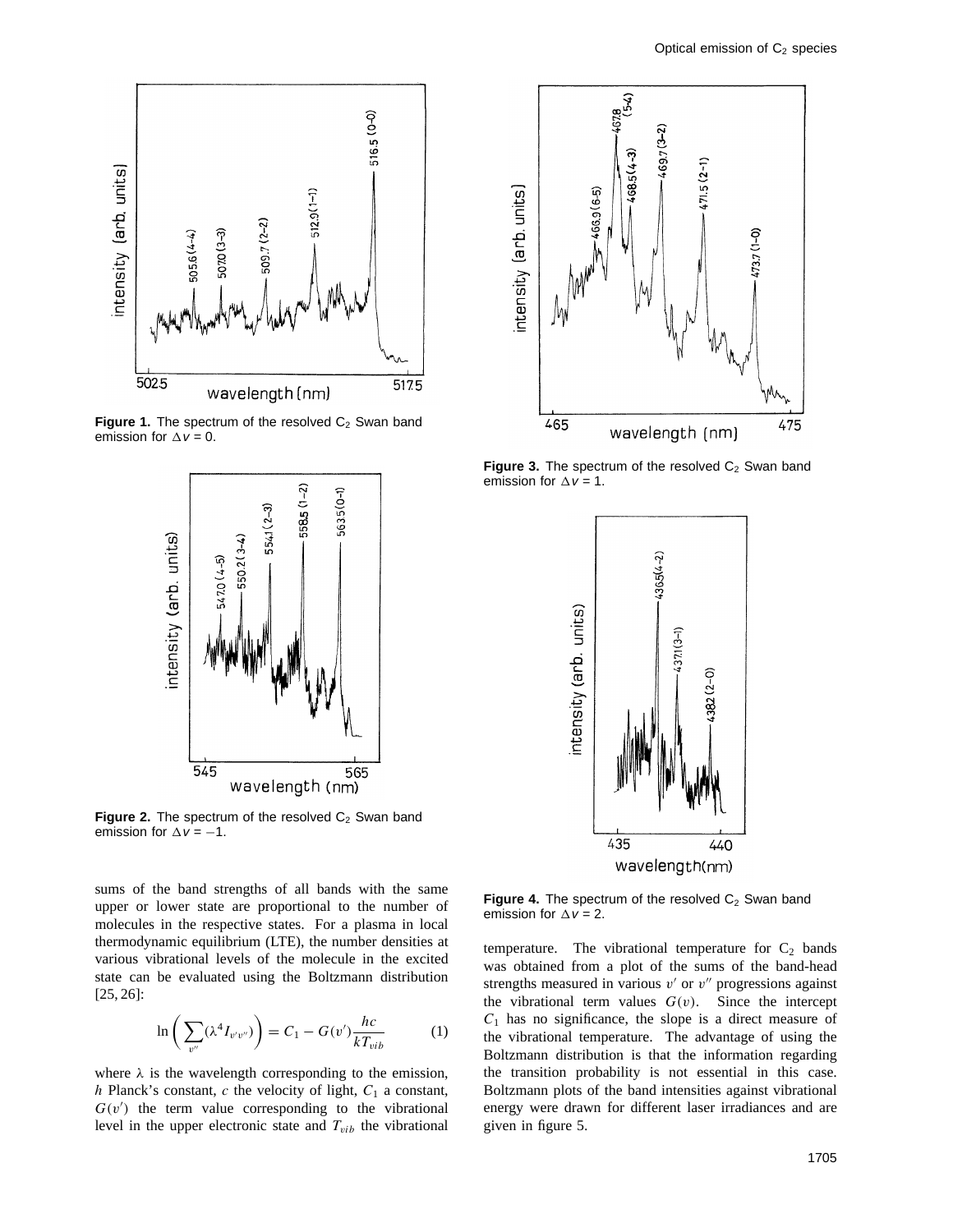

**Figure 5.** Boltzmann plots of the vibrational band intensity versus the vibrational energy for various laser irradiances 10 mm from the target: (□),  $4.5 \times 10^{10}$  W cm<sup>-2</sup>; (○),  $4.25 \times 10^{10}$  W cm<sup>-2</sup>; (●),  $3.5 \times 10^{10}$  W cm<sup>-2</sup>; and (■),  $2.5 \times 10^{10}$  W cm<sup>-2</sup>). The slope of the fitted line was used to calculate the vibrational temperature.

It has already been reported that the diamond-like character of the films deposited on substrates is strongly dependent upon the variation of temperature in the laser plasma which in turn depends upon the laser irradiance [18]. The variations in vibrational temperature with laser irradiance corresponding to  $C_2$  molecules at distances 5 and 10 mm are given in figure 6. At 5 mm radial distance from the target surface, the vibrational temperature increased rapidly until the optimal irradiance had been attained and after that there was a saturation effect. The saturation effect at high laser irradiances may be due to two reasons. (i) At high irradiance due to a high plasma temperature, depletion of the excited state could occur not only because of the excitation to higher levels which leads to consequent dissociation and ionization but also by de-excitation to lower levels by quenching. This would cause a net depletion of the excited state population in the higher vibrational levels. (ii) Plasma shielding, namely the change in efficiency of laser coupling to the target caused by increased absorption and/or reflection from the laser-induced plasma could cause saturation. The absorption by the fragments heats the plume to higher temperatures by which further fragmentation into small components, including atoms and ions, occurs. The particular nature of the vibrational temperature at different distances (5 and 10 mm) results from the fact that excitedstate  $C_2$  formation is controlled by various interaction processes such as electron capture, collisional excitation and ionization, recombination processes and fragmentation of higher clusters, which vary greatly with the spatial separation from the target.

The emission characteristics of a laser-produced plasma are influenced to a large extent by the nature and



**Figure 6.** The vibrational temperature calculated from C<sub>2</sub> Swan bands as a function of the laser irradiance at  $(\square)$  5 mm and ( $\bigcirc$ ) 10 mm, with a helium pressure of 50 mTorr. The error bars were assigned by assuming 10% errors in intensities.

composition of the surrounding atmosphere. The increase in helium ambient pressure gave rise to an enhancement in the emission intensity from all the species due to collisions on the expansion front and subsequent intraplume collisions, sharpening of the plume boundary and slowing down of the plume relative to the propagation in vacuum, all leading to spatial confinement of the plasma. The dependence of the vibrational temperature of  $C_2$  molecules on the helium ambient pressure is given in figure 7. It can be seen that the increase in helium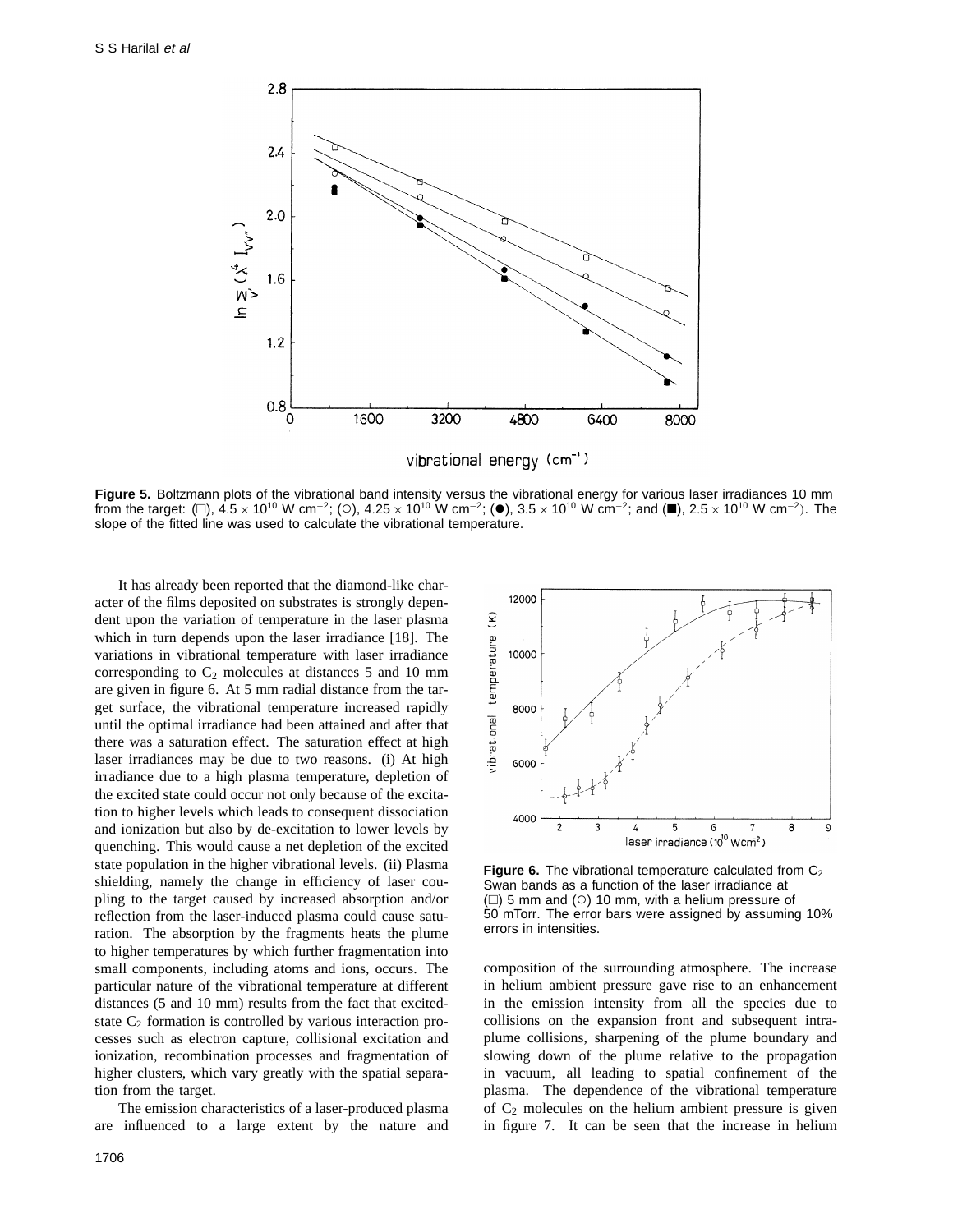

**Figure 7.** The variation in vibrational temperature with helium ambient pressure (distance 5 mm, laser irradiance 7.3 × 10<sup>10</sup> W cm<sup>-2</sup>). The error bars were assigned by assuming 10% errors in intensities.



**Figure 8.** The variation in intensity of  $C_2$  band heads as a function of the helium gas pressure: (○), (0–0) at 516.5 nm;  $(□), (0-1)$  at 563.5 nm; and  $(∇), (1-0)$  at 473.7 nm (distance 5 mm).

pressure decreased the vibrational temperature of the  $C_2$ species. This was due to the fact that the ambient helium atmosphere cooled the hot electrons as well as excited states of molecules by collisions leading to a more efficient thermalization and thereby decreasing the vibrational temperature. This result also implies that the distribution of vibrationally excited states was not in equilibrium with the plasma at low pressures. The addition of helium improved the confinement of the plasma which in turn enhanced the emission from all species. This is also supported by the observed enhancement in the intensities of  $C_2$  bands on increasing the helium pressure (figure 8).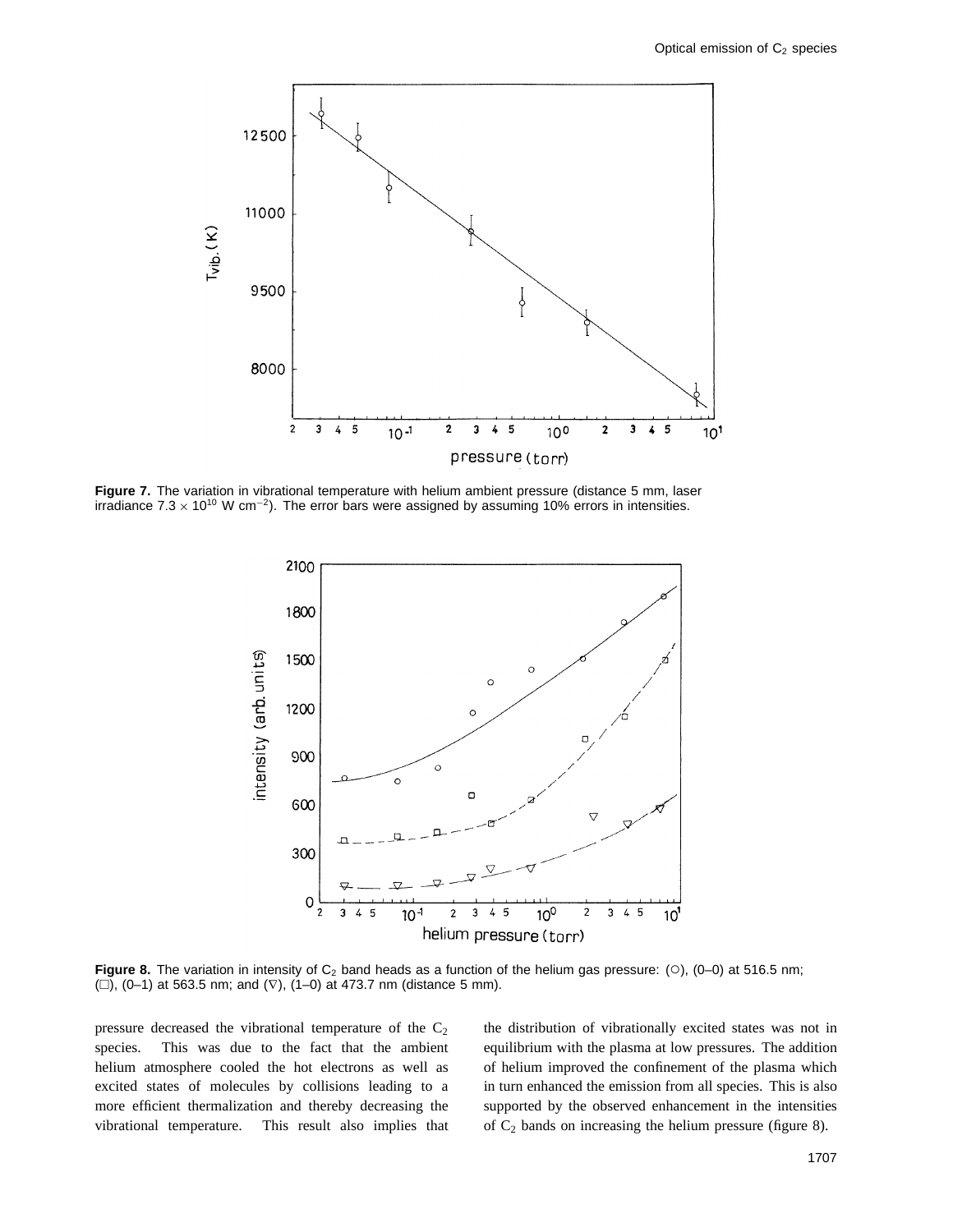

**Figure 9.** The time dependence of the vibrational temperature of  $C_2$  molecules at 5 mm (laser irradiance  $7 \times 10^{10}$  W cm<sup>-2</sup>, helium pressure 50 mTorr).

For the time-dependence studies, emission spectra were recorded by varying delay times with respect to the laser pulse in the range 100 ns to 40  $\mu$ s with the gate width of the boxcar averager fixed at 100 ns. All the spectra were recorded 5 mm away from the target and at a laser irradiance of  $7 \times 10^{10}$  W cm<sup>-2</sup>. For an integration time of 100 ns, the spatial distance travelled by the  $C_2$  species was 0*.*4 mm, taking the average expansion velocity to be  $4 \times 10^5$  cm s<sup>-1</sup> [27] at a laser irradiance of  $7 \times 10^{10}$  W cm<sup>-2</sup>, which is much smaller than the successive spatial steps of 1 mm. Hence there could not have been any significant mixing of spatial and temporal aspects of the plasma and an effective separation of spatial and temporal effects must have been achieved. It was observed that the emission characteristics of the plasma varied drastically with time. At shorter times, the dominant radiation was a continuum mixed with ionic lines. The continuum emission was due to Bremsstrahlung radiation and radiative recombination or to incandescence of hot carbon particles [28]. In the period  $0.1-2$   $\mu$ s, both of these contributions decayed, leaving neutral species lines and molecular bands which were seen up to 40 *µ*s or longer. It was also observed that, during shorter times, due to the high electron density the individual emission lines from various atomic and ionic lines were highly Stark-broadened [29]. The time dependence of the vibrational temperature of  $C_2$  species is shown in figure 9. It is clear from figure 9 that there was a maximum vibrational temperature  $(14 \times 10^3 \text{ K})$  after an elapsed time of  $2 \mu s$  at a distance of 5 mm from the target. At shorter times  $\left($  <2  $\mu$ s), due to the high plasma temperature depletion of the excited levels took place because of excitation to higher levels and de-excitation to lower levels.

#### **4. Conclusion**

In this paper we describe a detailed spectroscopic study of a laser-produced carbon plasma. We have performed the spatially as well as the temporally resolved analysis of  $C_2$ Swan bands in the emission spectrum of a laser-induced plasma from a graphite target in a helium atmosphere. The emission intensities from  $C_2$  species were sensitive to the laser irradiance, pressure of the background gas, time after

the initiation of the plasma and spatial separation from the target. These investigations also demonstrated that there are different possible routes for the formation of  $C_2$  molecules. At a low incident irradiance the emission bands due to  $C_2$ predominate whereas at a higher irradiance multiply ionized carbon species up to C IV were observed together with  $C_2$ species. The  $C_2$  emission observed at a low irradiance could have been due to plasma excitation and that at high irradiance to recombination processes. The presence of an ambient helium atmosphere caused enhancement of the line emission of the band heads of the  $C_2$  species. This enhancement in the emission intensity from  $C_2$  was due to collisions on the expansion front and subsequent intraplume collisions.

From the spectroscopic studies of the emission bands, the vibrational temperature of the  $C_2$  species in the plasma was estimated. The vibrational temperature was found to increase with increasing laser irradiance and saturated at higher irradiance levels. An increase in laser irradiance caused an increase in the degree of ionization and vibrational temperature of  $C_2$  molecules in the plasma. The saturation at higher laser irradiances occurred mainly due to excitation to higher levels, quenching and plasma shielding. From the time-resolved studies, it was observed that the vibrational temperature peaked after  $2 \mu s$  of the laser pulse had elapsed at a laser irradiance of  $7 \times 10^{10}$  W cm<sup>-2</sup>. It was also confirmed that the vibrational temperature of the  $C_2$  molecules decreased with increasing helium pressure. The addition of helium apparently cooled and confined the plasma, causing a reduction in the vibrational temperature. In summary, the present work threw some light on the production and kinetics of  $C_2$  molecules in a laser-generated plasma from a graphite target.

### **Acknowledgments**

The present work was supported by the Department of Science and Technology, Government of India. One of the authors (SSH) is grateful to the Council of Scientific and Industrial Research, New Delhi for a senior research fellowship. RCI and CVB are grateful to the University Grant Commission, New Delhi for their senior research fellowships.

#### **References**

- [1] Hughes T P 1975 *Plasmas and Laser Light* (Bristol: Hilger)
- [2] Redziemsky 1989 *Laser Induced Plasma and Applications* (New York: Dekker)
- [3] Miller J C and Haglund R F (eds) 1991 *Laser Ablation: Mechanisms and Applications* (Berlin: Springer)
- [4] Wagal S S, Juengerman E M and Collins C B 1988 *Appl. Phys. Lett.* **53** 187
- [5] Voevodin A A, Laube S J P, Walck S D, Solomon J S, Donley M S and Zabinski J S 1995 *J. Appl. Phys.* **78** 4123
- [6] Martin J A, Vazquez L, Bernard P, Comin F and Ferrer F 1990 *Appl. Phys. Lett.* **57** 1742
- Venkatesan T, Wu X D, Inam A and Wachtman J B 1988 *Appl. Phys. Lett.* **52** 1193
- [8] Ashok Kumar and Narayan J 1991 *Appl. Phys. Lett.* **59** 1785